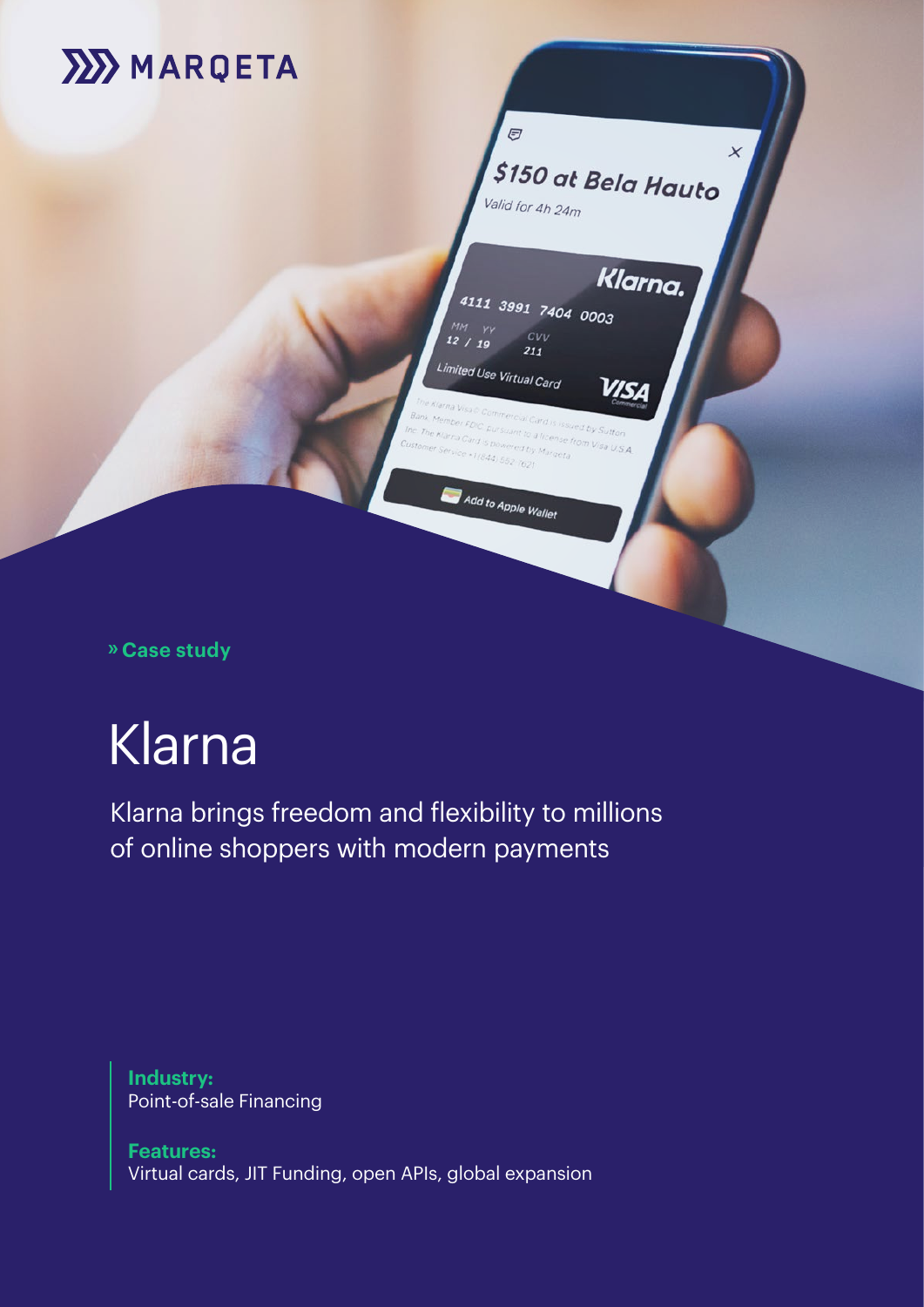# Background:

In 2005, when Klarna was founded, shopping online was considered complicated and unsafe by many, as consumers hesitated to leave their credit card details online and pay merchants in advance.

The founders of Klarna set out with the ambition to make online shopping safe and simple by enabling consumers to pay after delivery while Klarna paid the merchants upfront. Their initial business idea remains as relevant today as ever before, and Klarna has since evolved into one of the largest European banks and a seamless, one-click payment and shopping experience that brings over 200,000 merchants together with 85 million consumers in 17 countries.

In the U.S. and Australia, Klarna's app allows consumers to shop at any merchant they want and pay with Klarna. Once they choose a store and proceed to the checkout with their merchandise, Klarna issues a Ghost Card — a virtual card which gives the merchant an immediate payment while empowering consumers to buy what they want today and pay later with interest-free installments over time.

Klarna partners with Marqeta to ensure that they can deliver an exceptionally smooth shopping experience in-app for their consumers. Marqeta's technology platform, open APIs, and expertise in card issuing helped Klarna launch a large pilot program in the U.S. in weeks, followed by a successful launch in Australia.

### Klarna.

4111 3991 7404 0003

**MM** CVV<sub>2</sub> 211  $12 / 19$ 

**Limited Use Virtual Card** 

Today, Klarna gives millions of consumers the flexibility to pay when and how they prefer through direct payments, pay after delivery options, and installment plans.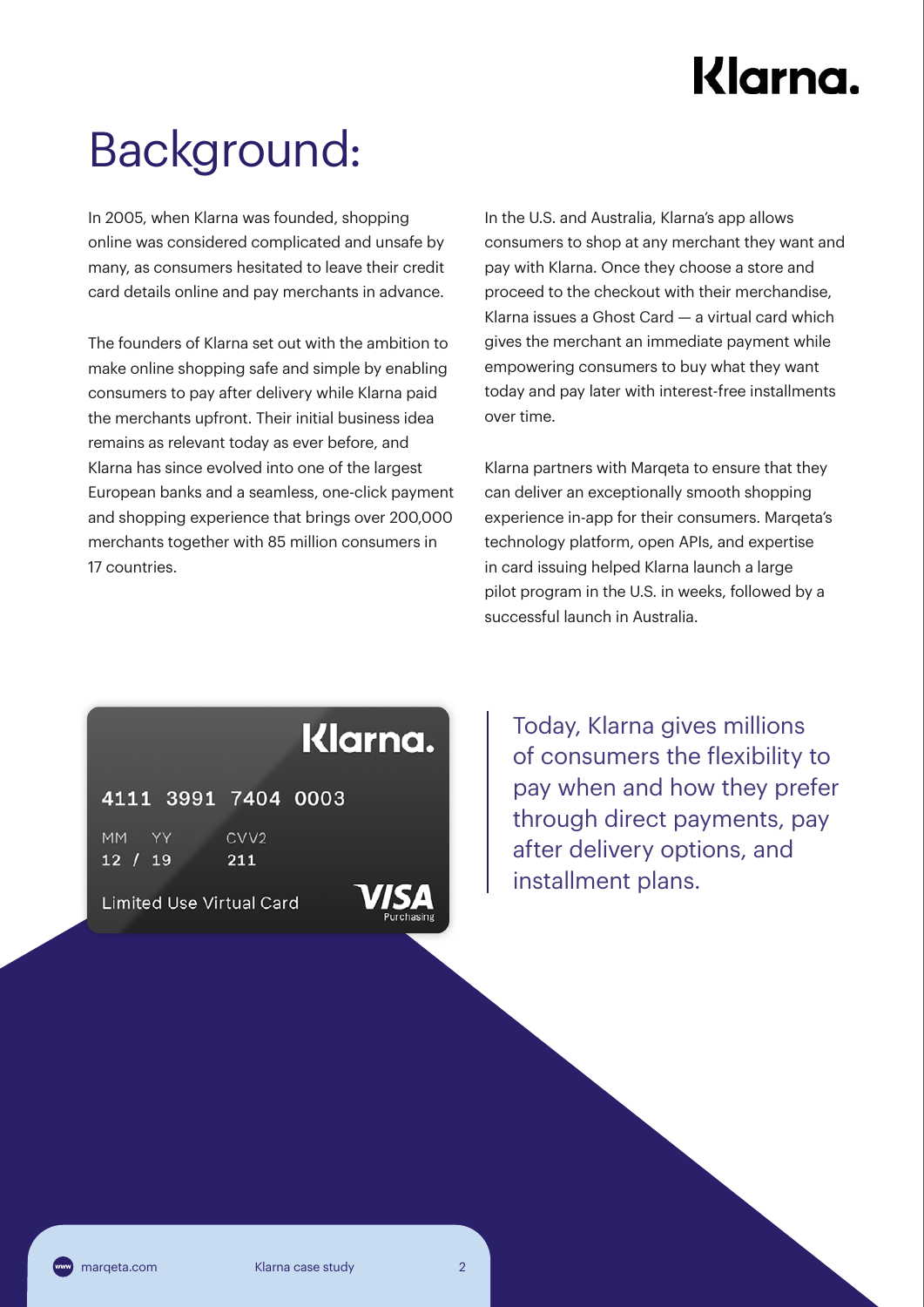# The problem:

### Address the complexity and non-transparency of online shopping

The challenge for Klarna was to give consumers a better shopping experience online by offering simple and safe solutions that empowered consumers with more financial freedom, control, and the flexibility to purchase what they want, when, and how they want it.

Without Klarna, consumers would have to endure the hassles of navigating the complicated, non-transparent, and time-consuming multi-step buying process. With Klarna, online shoppers have the flexibility and simplicity to purchase the items they want with buy now, delay payment until delivery, or purchase with installments, all through the Klarna app in a few easy clicks.

"Marqeta's platform and APIs make it simple and fast to give our customers the freedom, control, and flexibility to choose when and how they pay for their favorite purchases."

Kamil Hakim, Senior Engineering Manager at Klarna

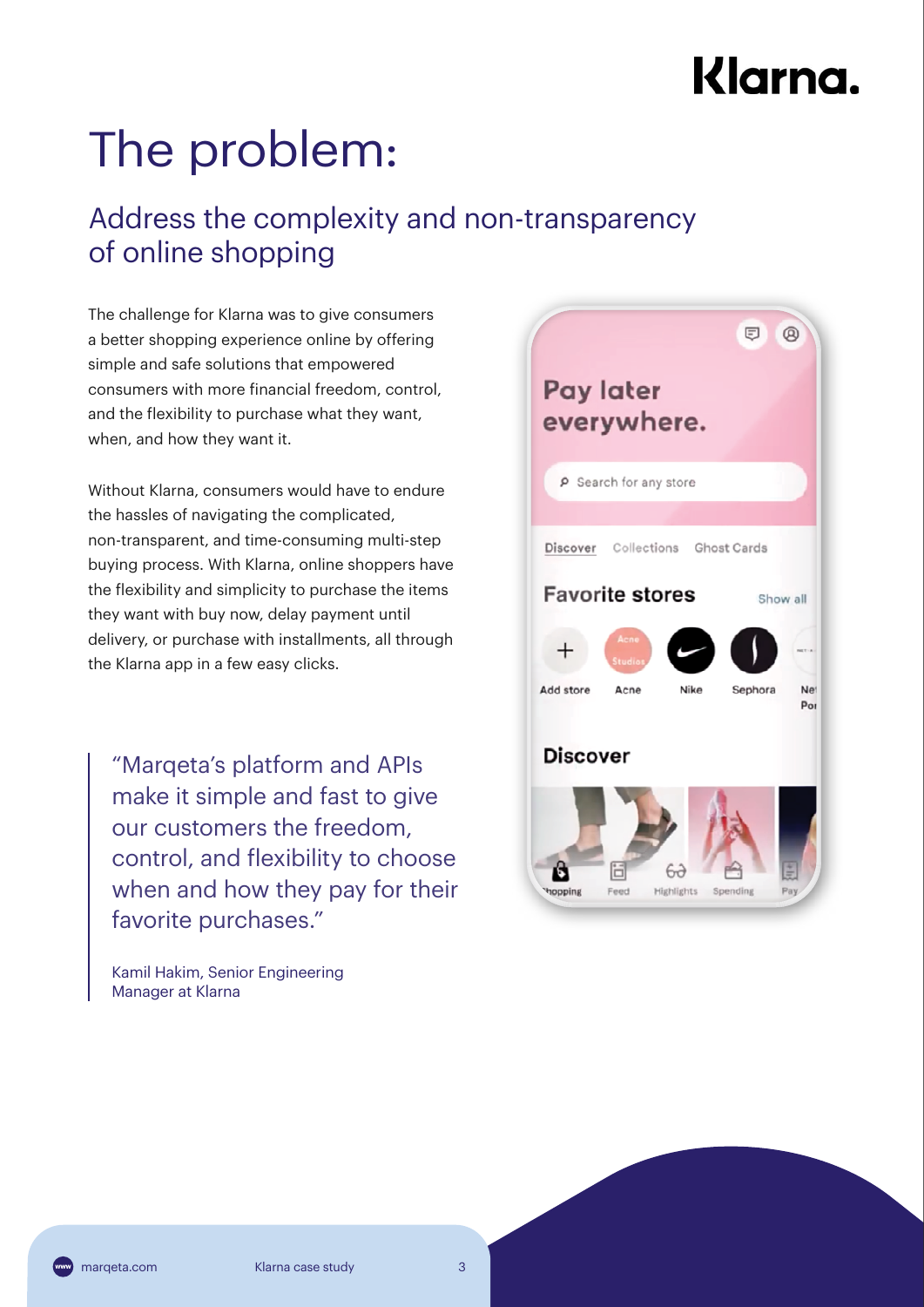# The problem:

### **To deliver their vision, Klarna needed to find a strategic partner who could:**



 Bring a modern card issuing platform and open APIs that could be easily customized

 Issue virtual cards in real time that can be used at all merchants for a frictionless customer experience

 Deliver control over card issuing and authorization with Just-in-Time (JIT) Funding



 Reliably meet aggressive U.S. and Australian launch dates and growth targets

Klarna needed a partner that could match their innovation while delivering the technology, speed, and reliability for a pivotal U.S. and Australian launch in record time.



"We love working with Marqeta. Their ability to work at speed, cut through complexity, and always have the end consumer experience at heart, perfectly matches how we work at Klarna. Our close collaboration in bringing an entirely new product offering and shopping experience to the Australian market in record time has been a big success."

Koen Köppen, CTO at Klarna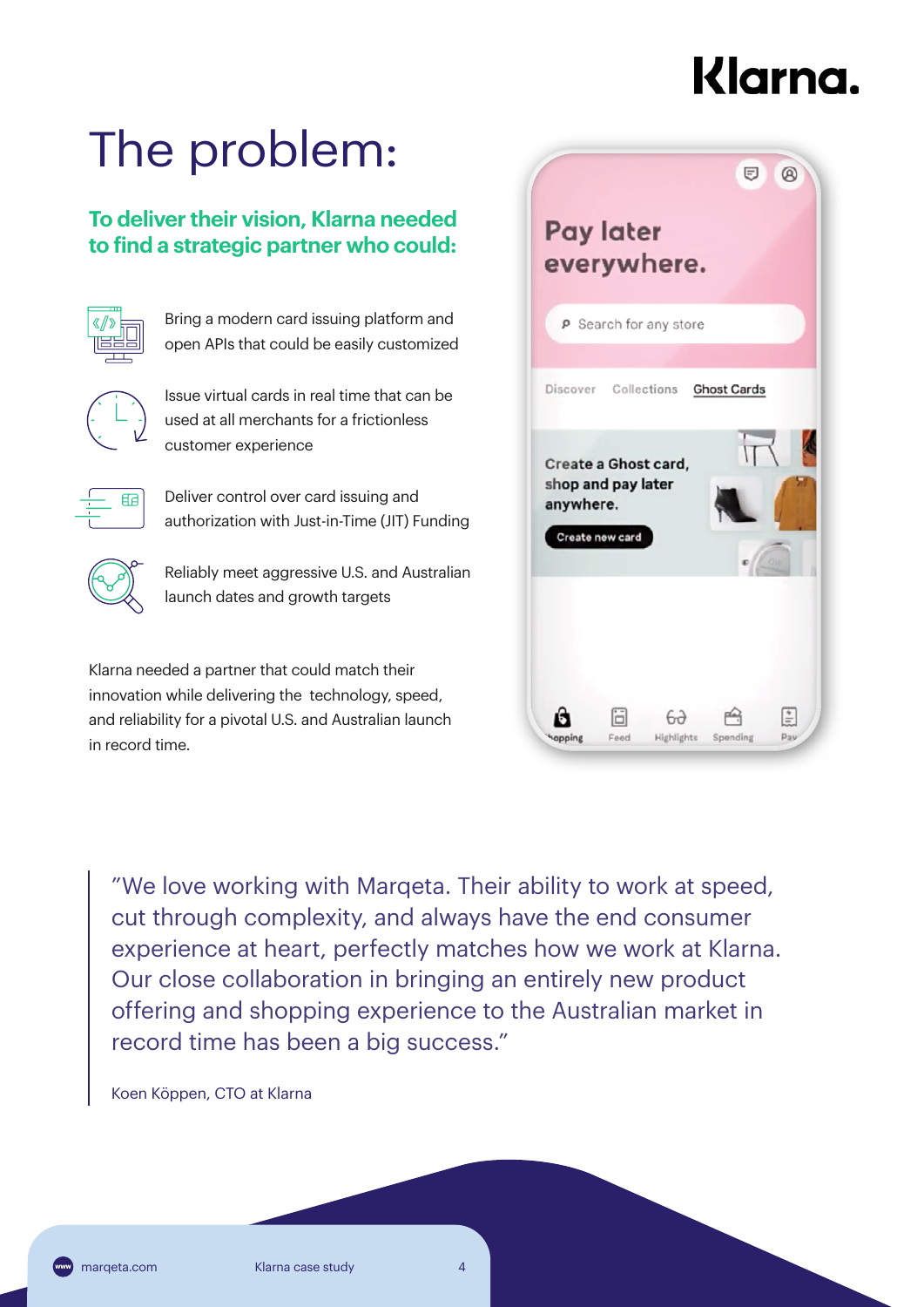# The solution:

### A modern tech platform with card issuing expertise

#### $\boxed{\frac{1}{\mathbb{R}^2}}$ **Robust, flexible technology**

Marqeta's modern platform and open APIs empowered Klarna to customize unique customer experiences simply and quickly. Before Marqeta, designing and integrating new experiences was a costly and time-consuming effort for Klarna. With Marqeta's open APIs, Klarna's engineers selfserve and make changes in real time, avoiding the complexities of traditional ISO formatting for API calls for card issuing.

### **Fast movers with reliability at scale**

Marqeta was asked to launch a large pilot program in the U.S. quickly. Klarna was looking for a partner with expertise, a flexible platform, and a team that could execute reliably. Klarna found that with Marqeta. Additionally, for Klarna shoppers to have the best customer experience, reliability is critical. Through their launch experience with Marqeta, they now trust that they can rely on Marqeta's 99.99% reliability at scale.

### **Product vision partner**

To ensure that Marqeta is ready to stay on pace with Klarna, Marqeta's customer success team is working closely with Klarna to stay aligned with the company's product innovation and growth goals.

### **Card issuing and processing expertise**

Klarna chose Marqeta because the team brought deep expertise in card issuing, and the technology allowed control over the entire transaction flow, from card issuing through transaction authorization with JIT Funding.

### **Global expansion**

Marqeta is a strategic partner that provides solutions to help Klarna grow. Klarna partnered with Marqeta to launch its U.S. operations successfully, quickly followed by its Australian launch. Moving forward, as Klarna expands to new geographies, they can leverage Marqeta's platform to move existing programs from country to country in a "build once and grow" model.

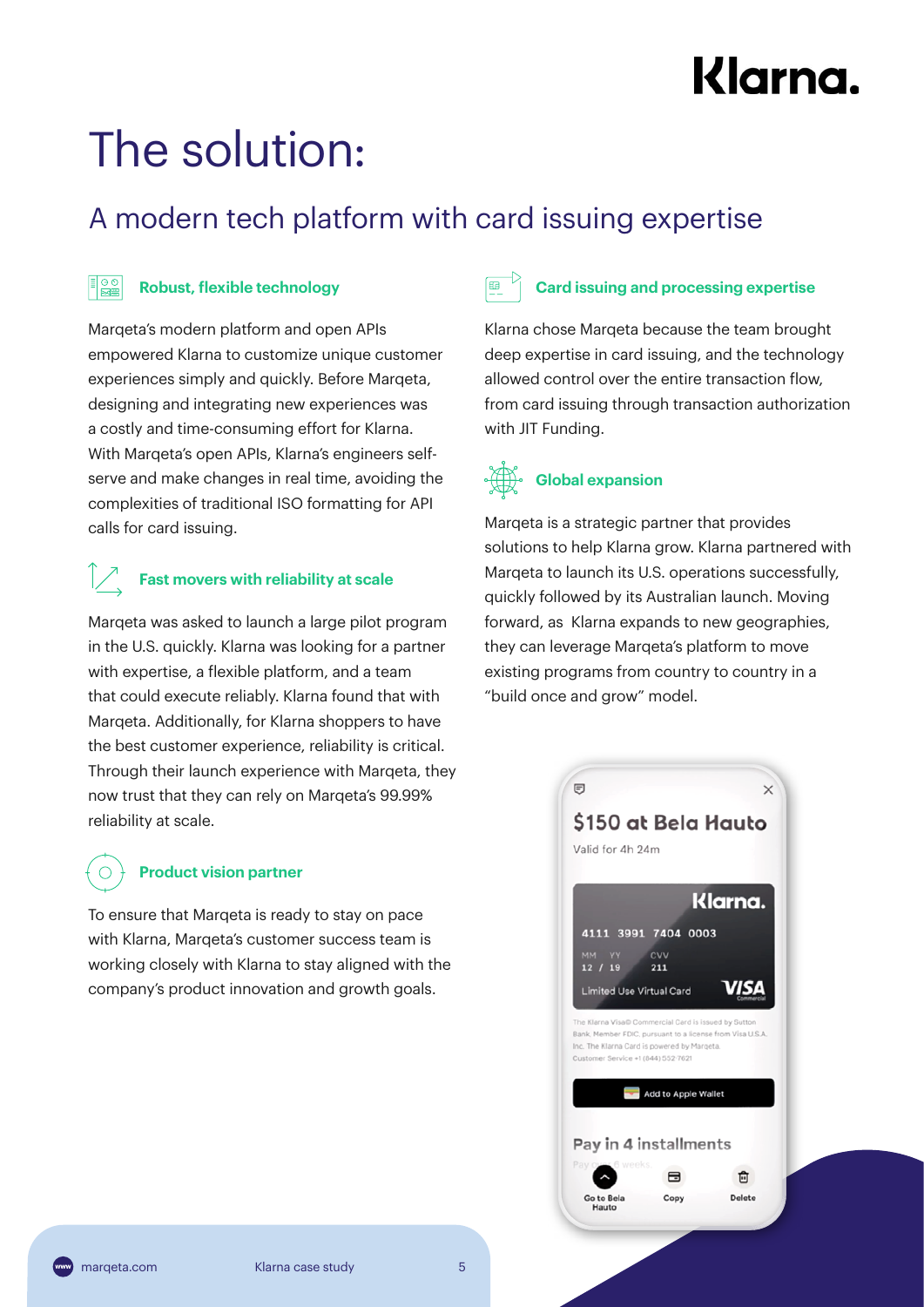## The results:

### Making payments simple, smooth, and safe

Marqeta powers the Klarna Ghost Card. The Ghost Card is Klarna's proprietary, instant issue virtual card that adds a layer of flexibility and control. For consumer online payments from the convenience of your smartphone.

Ghost Cards continue to grow in popularity and consumer usage of the app and Ghost Cards have grown significantly following the launch in the U.S. and Klarna's entry into the Austrialian market. Since Klarna launched on the Marqeta platform in early 2019, their transaction volume has approximately doubled every quarter.